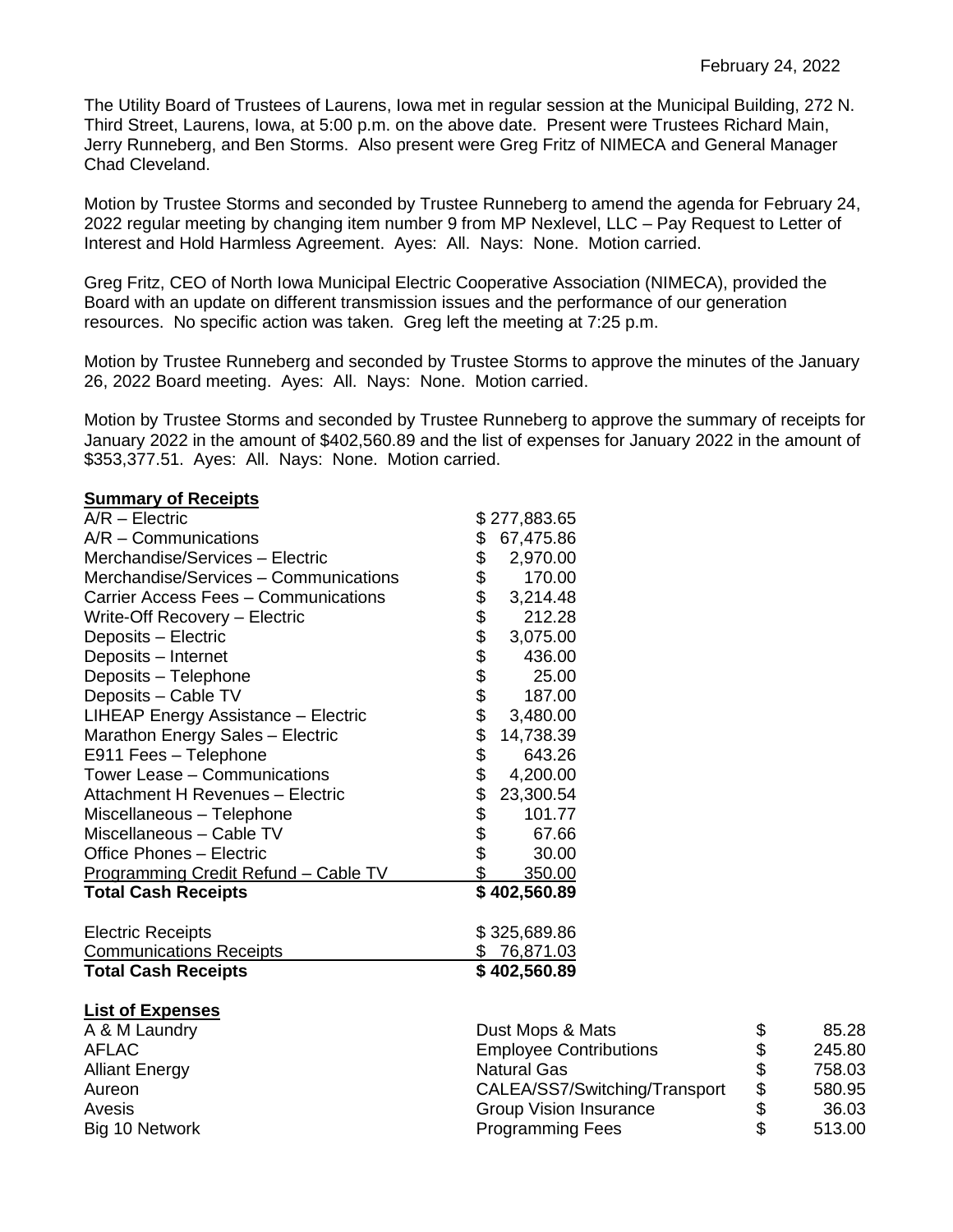| Cleveland, Chad                              | Meeting Expense/Insurance Refund \$ |                       | 295.03    |
|----------------------------------------------|-------------------------------------|-----------------------|-----------|
| <b>Community First Broadcasting</b>          | Radio Advertising                   |                       | 52.50     |
| <b>Community State Bank</b>                  | <b>Service Charges</b>              | \$                    | 116.81    |
| Conrad & Lemmenes                            | <b>Legal Services</b>               |                       | 200.00    |
| <b>Consortia Consulting</b>                  | <b>Consulting Contract</b>          |                       | 975.00    |
| Counsel                                      | Lanier Copier Support               |                       | 66.48     |
| <b>Customers</b>                             | Deposit/Credit Refunds              |                       | 675.18    |
| Department of Energy                         | <b>WAPA Power Bill</b>              |                       | 34,768.91 |
| Echo Group                                   | <b>Supplies</b>                     |                       | 55.80     |
| <b>Employee Benefit Systems</b>              | Self-Funding - Administration       | \$\$\$\$\$\$\$\$      | 120.00    |
| <b>Employee Benefit Systems</b>              | Self-Funding - Claims               |                       | 2.29      |
| <b>Goldfield Telecom</b>                     | <b>FTTP Project Materials</b>       | \$<br>\$              | 18,084.84 |
| Gray Media Group                             | <b>Programming Fees</b>             |                       | 560.00    |
| <b>Graybar Electric</b>                      | <b>FTTP Project Materials</b>       |                       | 2,692.27  |
| <b>Hearst Television</b>                     | <b>Programming Fees</b>             |                       | 1,638.00  |
| <b>ICMA RC</b>                               | <b>Employee Contributions</b>       |                       | 1,000.00  |
| <b>Internal Revenue Service</b>              | <b>Payroll Taxes</b>                |                       | 7,861.74  |
| <b>Internal Revenue Service</b>              | <b>Excise Tax</b>                   |                       | 671.95    |
| <b>Interstate TRS Fund</b>                   | <b>TRS Fund Assessment</b>          |                       | 178.62    |
| Iowa Department of Revenue                   | Sales Tax                           |                       | 6,565.08  |
| <b>Iowa Department of Revenue</b>            | State Withholding                   |                       | 1,255.00  |
| Iowa One Call                                | Locates                             |                       | 97.40     |
| Iowa Public Employees Retirement System      | <b>IPERS Contributions</b>          |                       | 5,184.46  |
| Laurens, City of                             | <b>Utility Billing</b>              | ୫୫୫୫୫୫୫୫୫୫୫୫୫୫୫୫୫୫୫୫୫ | 88,780.94 |
| <b>Laurens Food Pride</b>                    | <b>Supplies</b>                     |                       | 9.94      |
| Laurens House of Print                       | <b>Delinquent Notices</b>           |                       | 116.20    |
| Laurens Municipal Power & Communications     | <b>Communications Bill</b>          |                       | 130.17    |
| <b>Laurens Municipal Utilities</b>           | <b>Utility Bill</b>                 |                       | 97.52     |
| Laurens Plumbing                             | <b>Supplies</b>                     |                       | 241.43    |
| Laurens Sun                                  | Publications/Advertising            |                       | 315.09    |
| <b>Library of Congress</b>                   | <b>SA1 Royalty Licensing Fees</b>   |                       | 67.00     |
| Long Lines                                   | <b>Communication Services</b>       |                       | 9,165.72  |
| <b>Lumen Lexcis</b>                          | <b>Directory Listings</b>           |                       | 36.45     |
| <b>Merchant Bankcard</b>                     | <b>Credit Card Processing Fees</b>  |                       | 782.16    |
| <b>MidAmerican Energy</b>                    | <b>Neal 4 Operations</b>            | \$<br>\$              | 21,000.00 |
| MP Nexlevel LLC                              | FTTP Project Pay Request #9         |                       | 37,684.12 |
| <b>National Cable Television Cooperative</b> | <b>Programming Fees</b>             | \$                    | 15,006.53 |
| <b>Nexstar Broadcasting</b>                  | <b>Programming Fees</b>             | \$                    | 1,556.96  |
| <b>NIMECA</b>                                | <b>Power Bill</b>                   | \$                    | 49,535.54 |
| <b>Oakhill Consulting</b>                    | <b>FTTP Project</b>                 | \$                    | 1,541.00  |
| <b>Office Elements</b>                       | <b>Office Supplies</b>              |                       | 185.86    |
| Payroll                                      | Salaried, Hourly & Overtime         |                       | 22,128.99 |
| PLIC-SBD Grand Island                        | Life/Disability Insurance           |                       | 570.14    |
| Pop Media                                    | <b>Programming Fees</b>             |                       | 38.76     |
| Postmaster                                   | Postage                             |                       | 932.92    |
| Power & Telephone                            | <b>FTTP Project Materials</b>       |                       | 212.73    |
| Pro Cooperative                              | <b>Fuel/Diesel</b>                  |                       | 444.48    |
| <b>R&amp;D Industries</b>                    | <b>Network Support</b>              |                       | 1,565.75  |
| Scott's Lawn Service                         | <b>Vegetation Control</b>           |                       | 137.50    |
| <b>Secure Shred Solutions</b>                | Paper Shredding                     |                       | 39.00     |
| <b>Spencer Municipal Utilities</b>           | <b>Transport Fees</b>               |                       | 450.00    |
| Stuart C. Irby                               | <b>Electric Supplies</b>            |                       | 101.65    |
| The Howard Nyhart Company                    | <b>GASB 75 Report</b>               |                       | 1,250.00  |
| Upper Des Moines Opportunity, Inc.           | <b>LIHEAP Refunds</b>               | 8888888888888888      | 1,180.98  |
| <b>US Card Systems</b>                       | <b>Credit Card Terminal Lease</b>   |                       | 29.95     |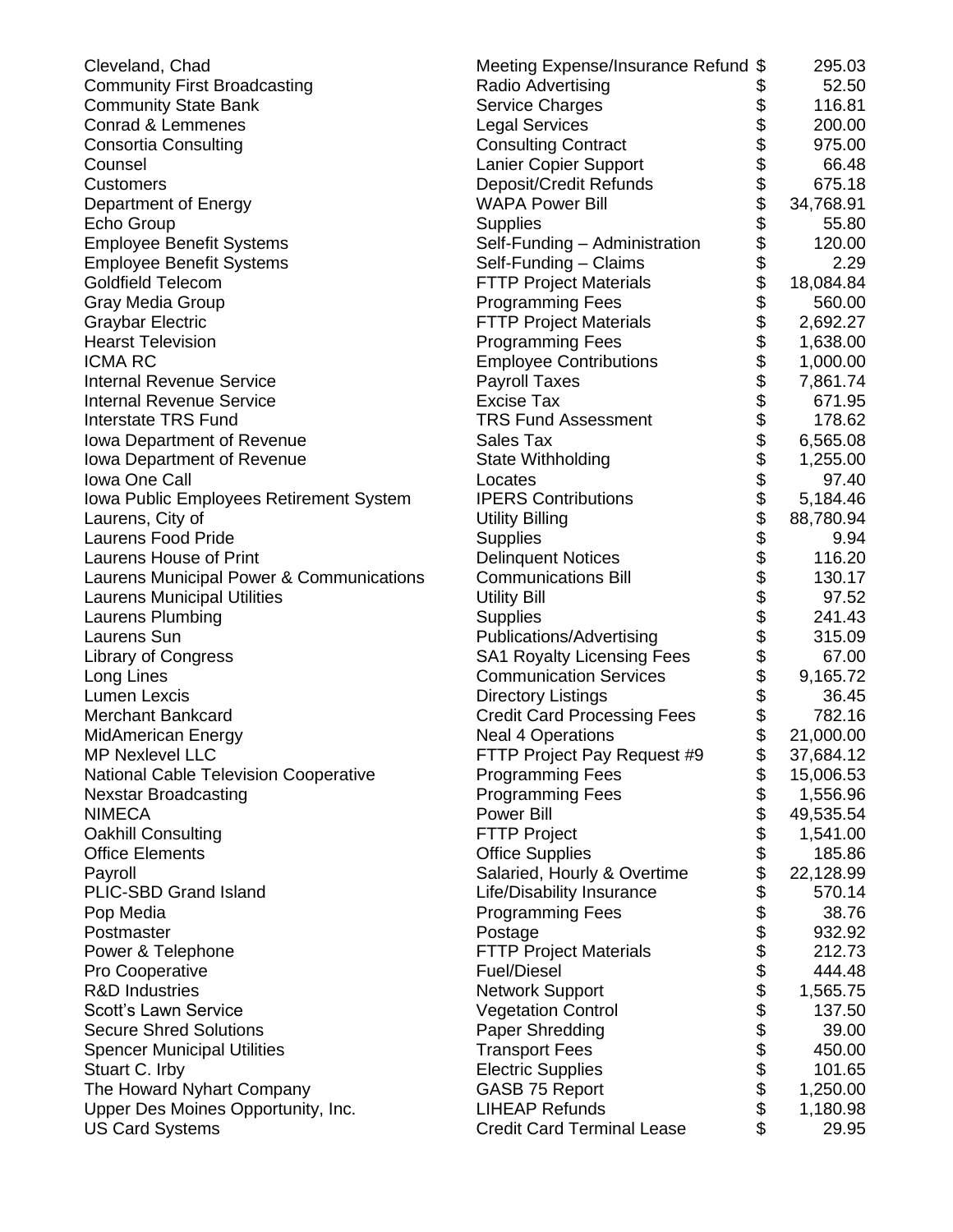|                                 | <b>Total Expenses</b>         |    | \$353,377.51 |
|---------------------------------|-------------------------------|----|--------------|
| Zcorum                          | Cable Modem Provisioning      |    | 809.66       |
| Wellmark Blue Cross Blue Shield | Group Health Insurance        |    | 11,686.06    |
| Visa                            | Query Plan                    | \$ | 2.50         |
| Verizon                         | <b>Wireless Phone Service</b> | S  | 207.36       |

| <b>Total Expenses</b>          | \$353,377.51 |
|--------------------------------|--------------|
| <b>Communications Expenses</b> | \$54,614.37  |
| <b>Electric Expenses</b>       | \$298,763.14 |

Trustees reviewed the Utility Funds Report, Balance Sheet, and Income Statement for January 2022. Motion by Trustee Storms and seconded by Trustee Runneberg to have the Investment Committee invest \$250,000 of non-operating funds. Ayes: All. Nays: None. Motion carried.

Trustee Runneberg introduced the following resolution entitled "**RESOLUTION ADOPTING THE ANNUAL ELECTRIC RELIABILITY PLAN FOR LAURENS MUNICIPAL LIGHT AND POWER PLANT"** and moved for adoption. Trustee Storms seconded the motion to adopt. The roll was called, and the vote was: Ayes: Main, Runneberg, and Storms. Nays: None.

Chairman Main declared the following Resolution duly adopted:

## RESOLUTION ADOPTING THE ANNUAL ELECTRIC RELIABILITY PLAN FOR LAURENS MUNICIPAL LIGHT AND POWER PLANT

WHEREAS, pursuant to Iowa administrative rule 199 – 27.10, municipal electric utilities are required to review, adopt, and approve, by their governing body, an annual electric reliability plan; and

WHEREAS, pursuant to Iowa administrative rule 199 – 27.10, the approved annual electric reliability plan must be filed with the Iowa Utilities Board.

NOW THEREFORE BE IT RESOLVED BY THE BOARD OF TRUSTEES OF LAURENS MUNICIPAL LIGHT AND POWER PLANT:

That the Annual Electric Reliability Plan of Laurens Municipal Light and Power Plant is hereby approved; and

That the Laurens Municipal Light and Power Plant shall maintain an official copy of the Annual Electric Reliability Plan for public inspection and for filing with the Iowa Utilities Board.

PASSED AND ADOPTED this 24<sup>th</sup> day of February 2022.

Richard Main Chairman, Board of Trustees

ATTEST: Chad Cleveland Secretary, Board of Trustees

Discussion was held on distributed generation and what our avoided costs are. Motion by Trustee Storms and seconded by Trustee Runneberg to set our avoided cost rate at \$0.0209 from March 1, 2022 through February 28, 2023. Ayes: All. Nays: None. Motion carried.

Fiber-To-The-Premise Project Update: Our contractor, MP Nexlevel, has not been able to do much because of the weather. We still have not received all the electronics for our central office so we are working with our vendors for updated delivery times.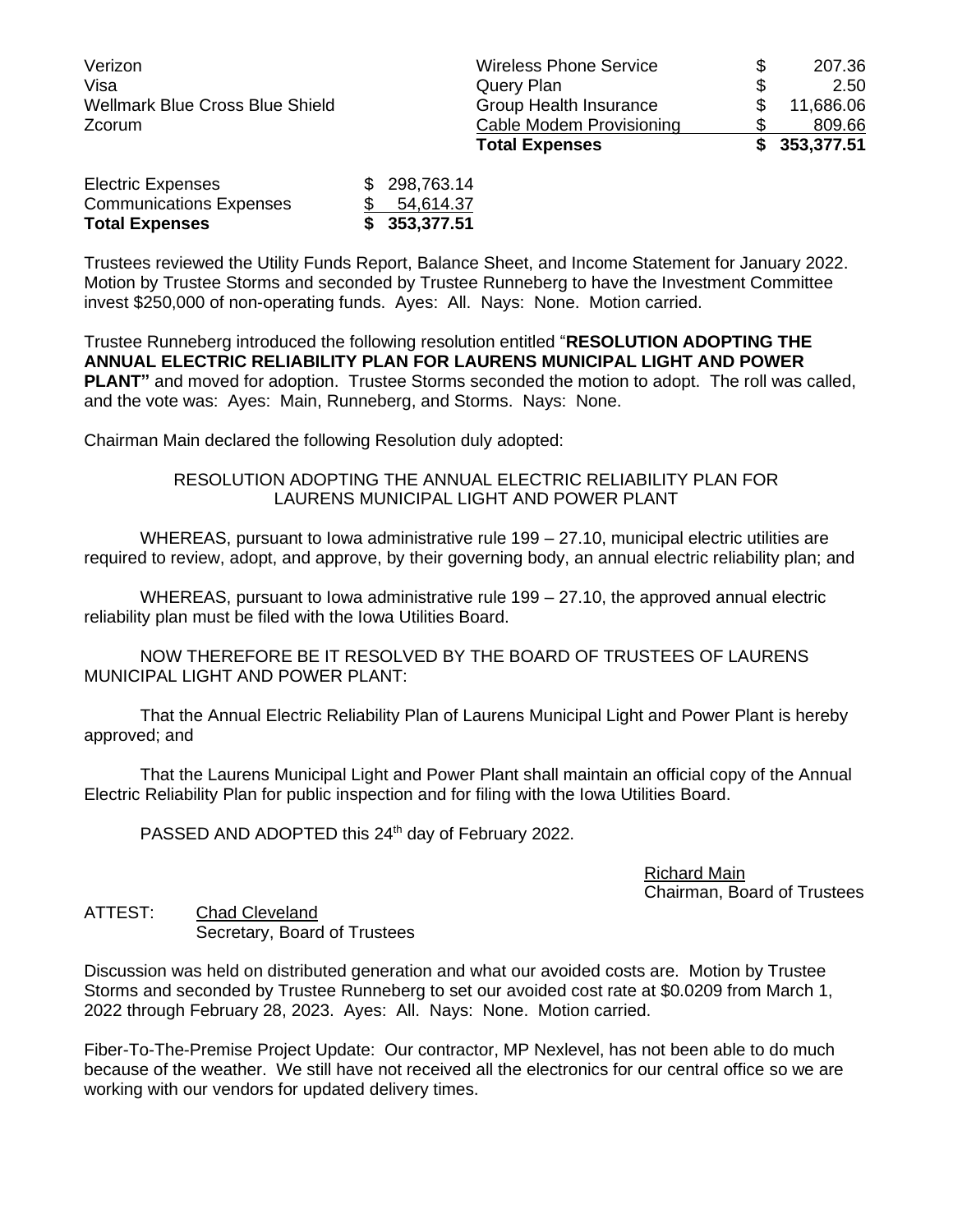Link Snacks, Inc. provided a draft Letter of Interest and Hold Harmless Agreement for the Board of Trustees to consider. Link Snacks, Inc. would like to utilize a portion of the vacant lot LMPC recently purchased from the Laurens Industrial Foundation for parking. After some discussion, the Board recommended that the General Manager continue to work on this agreement with Link Snacks, Inc. No further action was taken.

Discussion was held on the rates charged for the communication services we offer today. The Board does not want to change Internet rates until we are able to offer services over our new fiber network. The last rate change for Communication services was back in 2019. After reviewing the cash flow projections prepared by the General Manager, the Board was in agreement that some rate changes for Cable TV and Telephone services are needed.

Trustee Storms introduced the following resolution entitled "**RESOLUTION AMENDING THE RATES CHARGED FOR SERVICES OF THE LAURENS MUNICIPAL BROADBAND COMMUNICATIONS UTILITY"** and moved for adoption. Trustee Runneberg seconded the motion to adopt. The roll was called, and the vote was: Ayes: Main, Runneberg, and Storms. Nays: None.

Chairman Main declared the following Resolution duly adopted:

## **RESOLUTION AMENDING THE RATES CHARGED FOR SERVICES OF THE LAURENS MUNICIPAL BROADBAND COMMUNICATIONS UTILITY**

WHEREAS, pursuant to an election held in the year 1997, the Municipal Broadband Communications Utility in and for the City of Laurens, Pocahontas County, Iowa was established; and

WHEREAS, pursuant to an election held in the year 1997, the management and control of the Laurens Municipal Broadband Communications Utility was put in the hands of the Board of Trustees; and

WHEREAS, the Board of Trustees may, by resolution, establish, impose, adjust and provide for the collection of rates to be charged for the use of communication services provided by the Laurens Municipal Broadband Communications Utility.

NOW THEREFORE, BE IT RESOLVED by the Board of Trustees of the City of Laurens, Pocahontas County, Iowa that the following rates for communication services shall go into effect on April 1, 2022, and shall be as follows:

| <b>CABLE TV SERVICES:</b>           | <b>NEW RATES</b>                      | <b>OLD RATES</b> |
|-------------------------------------|---------------------------------------|------------------|
| <b>Broadcast Starter</b>            | \$32.00 a month                       | \$30.00 a month  |
| <b>Basic Plus</b>                   | \$54.00 a month                       | \$46.00 a month  |
| <b>Variety Plus</b>                 | \$21.00 a month                       | \$21.00 a month  |
| <b>Sports Plus</b>                  | \$9.00 a month                        | \$9.00 a month   |
| HBO.                                | \$18.00 a month                       | \$18.00 a month  |
| Cinemax                             | \$15.00 a month                       | \$15.00 a month  |
| <b>Starz</b>                        | \$12.00 a month                       | \$12.00 a month  |
| <b>CABLE TV EQUIPMENT FEES:</b>     |                                       |                  |
| DTA Box                             | \$5.00 a month                        | \$5.00 a month   |
| <b>TiVo DVR</b>                     | \$15.00 a month                       | \$15.00 a month  |
| TiVo Mini                           | \$10.00 a month                       | $$10.00$ a month |
| <b>CABLE TV CITY FRANCHISE FEE:</b> | 5.00% of subscribed Cable TV services |                  |
| <b>TELEPHONE SERVICES</b>           | <b>NEW RATES</b>                      | <b>OLD RATES</b> |
| <b>Residential Phone Line</b>       | \$10.00 a month                       | \$10.00 a month  |
| <b>Business Phone Line</b>          | \$25.00 a month                       | \$25.00 a month  |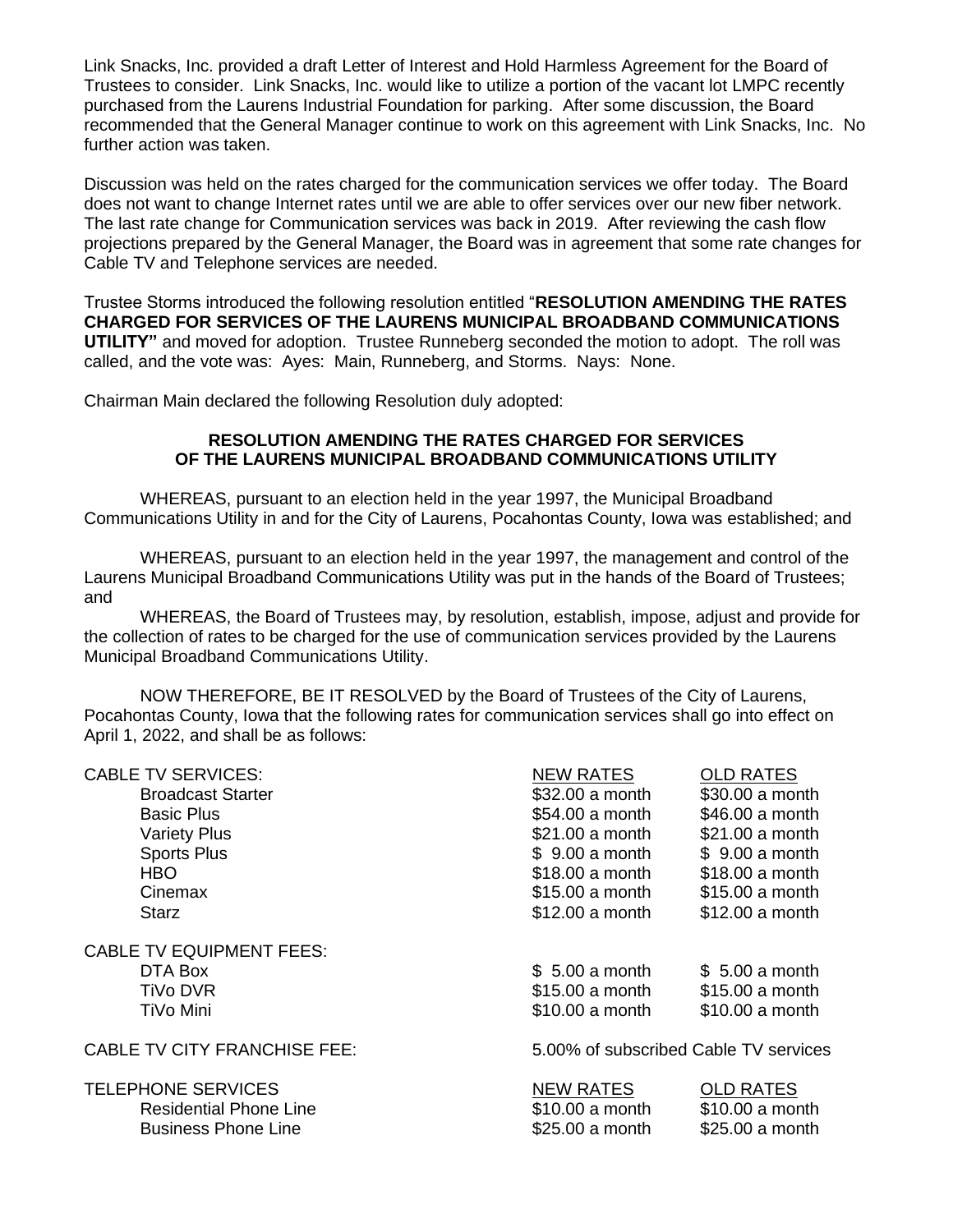| Subscriber Line Charge<br>E911 Charge<br><b>LMPC Long Distance</b><br><b>Residential Unlimited Long Distance</b><br><b>Business Unlimited Long Distance</b> | \$6.00 a month<br>\$1.00 a month<br>$$0.12$ a minute<br>\$15.00 a month<br>\$25.00 a month | \$5.00 a month<br>\$1.00 a month<br>$$0.12$ a minute<br>\$15.00 a month<br>\$25.00 a month |
|-------------------------------------------------------------------------------------------------------------------------------------------------------------|--------------------------------------------------------------------------------------------|--------------------------------------------------------------------------------------------|
| OTHER TELEPHONE SERVICES                                                                                                                                    |                                                                                            |                                                                                            |
| 800 Number                                                                                                                                                  | \$5.00 a month                                                                             | \$5.00 a month                                                                             |
| <b>DID Lines</b>                                                                                                                                            | \$21.00 a month                                                                            | \$21.00 a month                                                                            |
| <b>ISDN PRI Arrangement</b>                                                                                                                                 | \$33.00 a month                                                                            | \$33.00 a month                                                                            |
| <b>Toll Restriction</b>                                                                                                                                     | \$3.00 a month                                                                             | \$3.00 a month                                                                             |
| <b>Additional Directory Listing</b>                                                                                                                         | \$0.50 a month                                                                             | \$0.50 a month                                                                             |
| <b>Unlisted Number</b>                                                                                                                                      | \$1.50 a month                                                                             | \$1.50 a month                                                                             |
| Non-Published Number                                                                                                                                        | \$1.50 a month                                                                             | \$1.50 a month                                                                             |
|                                                                                                                                                             |                                                                                            |                                                                                            |

## OTHER PROVISIONS:

PENALTY: The communication services bill shall be due and payable upon receipt. If the communications bill is not paid by the 5th of the month after billing, a late payment fee of 1.5% of the balance due will apply. If the 5th of the month falls on a Saturday, Sunday, or holiday, the deadline for payment without penalty will be extended to the next working day.

DELINQUENT NOTICE: A \$5.00 charge will be incurred on all delinquent accounts that require the preparation and delivery of a delinquent notice.

24-HOUR DISCONNECT NOTICE: A \$15.00 charge will be incurred on all delinquent accounts that require the preparation and delivery of a 24 hour disconnect notice.

SALES TAX: Sales tax will be added to all communication services bills so as to be in compliance with the provisions of the laws of Iowa.

RECONNECTION FEES: If a customer, whose service has been disconnected, either by his/her order (example: Snowbirds), or by reason of delinquency, requests a reconnection of such service within twelve (12) months of the time of disconnection, a reconnection charge shall be collected.

The reconnection charge shall be as follows:

| <b>Residential Internet</b>  | \$10.00            |
|------------------------------|--------------------|
| <b>Residential Cable TV</b>  | \$10.00            |
| <b>Residential Telephone</b> | \$10.00            |
| <b>Business Internet</b>     | \$20.00            |
|                              |                    |
| <b>Business Cable TV</b>     | \$20.00<br>\$20.00 |

TRIPLE PLAY DISCOUNT: The Triple Play Discount will be discontinued as of April 1, 2022.

This resolution shall be effective April 1, 2022 upon approval and publication as provided by law.

PASSED AND APPROVED this 24<sup>th</sup> day of February 2022.

Richard Main Chairman, Board of Trustees

ATTEST: Chad Cleveland Secretary, Board of Trustees